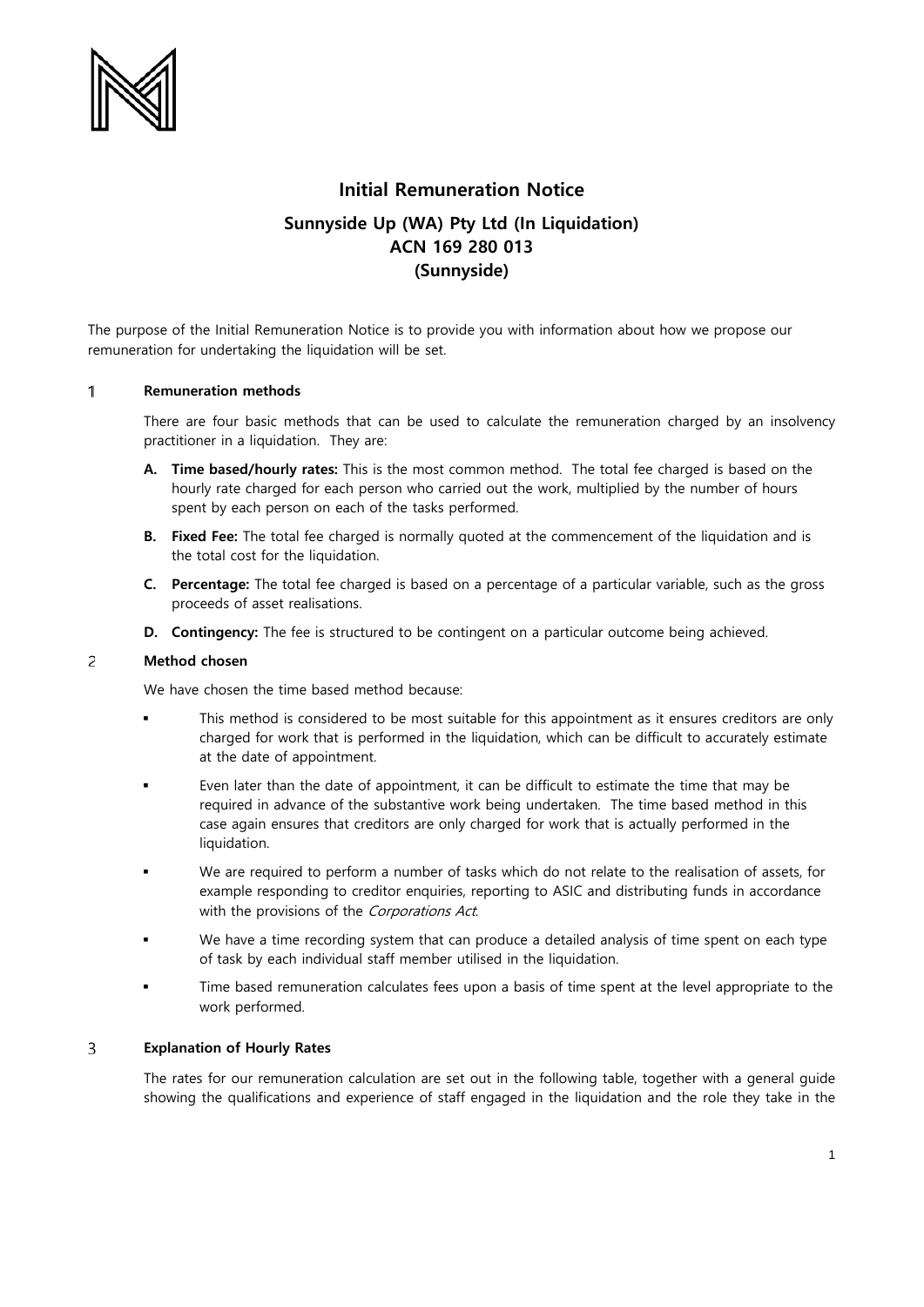

liquidation. The hourly rates charged encompass the total cost of providing professional services and should not be compared to an hourly wage.

| <b>Title</b>        | Description                                                                                                                                                                                                                                                                       | Hourly rate<br>(excl GST) |
|---------------------|-----------------------------------------------------------------------------------------------------------------------------------------------------------------------------------------------------------------------------------------------------------------------------------|---------------------------|
| Appointee/Partner   | Registered liquidator, Chartered Accountant or equivalent and<br>generally degree qualified with more than twelve years of<br>experience. Leads assignments with full accountability for<br>strategy and execution.                                                               | \$720                     |
| Director 1          | Generally Chartered Accountant or comparable qualification<br>and degree qualified with more than ten years of experience,<br>including four years of Director or equivalent experience.<br>Autonomously leads complex insolvency appointments<br>reporting to Appointee/Partner. | \$640                     |
| Director            | Generally Chartered Accountant or comparable relevant<br>qualification and degree qualified with more than nine years<br>of experience. Autonomously leads insolvency appointments<br>reporting to Appointee/Partner.                                                             | \$610                     |
| Senior Manager      | Generally Chartered Accountant or comparable relevant<br>qualification and degree qualified with more than seven years<br>of experience. Self-sufficiently conducts small to medium<br>insolvency appointments and leads major workstreams in<br>larger matters.                  | \$560                     |
| Manager             | Generally Chartered Accountant or comparable relevant<br>qualification and degree qualified with more than five years of<br>experience. Self-sufficiently conducts small insolvency<br>appointments and takes a supervisory role on workstreams in<br>larger matters.             | \$520                     |
| Assistant Manager   | Generally Chartered Accountant or comparable relevant<br>qualification and degree qualified with more than three years<br>of experience. Autonomously manages workstream activity<br>within appointments.                                                                         | \$480                     |
| Senior Accountant   | Generally degree qualified and undertaking Chartered<br>Accountant's qualification or comparable relevant qualification<br>with more than 16 months of experience. Completes tasks<br>within workstreams and appointments under supervision.                                      | \$430                     |
| Accountant          | Generally degree qualified and undertaking or about to<br>undertake Chartered Accountant's qualification or comparable<br>relevant qualification with less than one year of experience.<br>Assists with tasks within workstreams and appointments under<br>supervision.           | \$350                     |
| Undergraduate/Cadet | Undertaking relevant degree. Assists with tasks within<br>workstreams and appointments under supervision.                                                                                                                                                                         | \$210                     |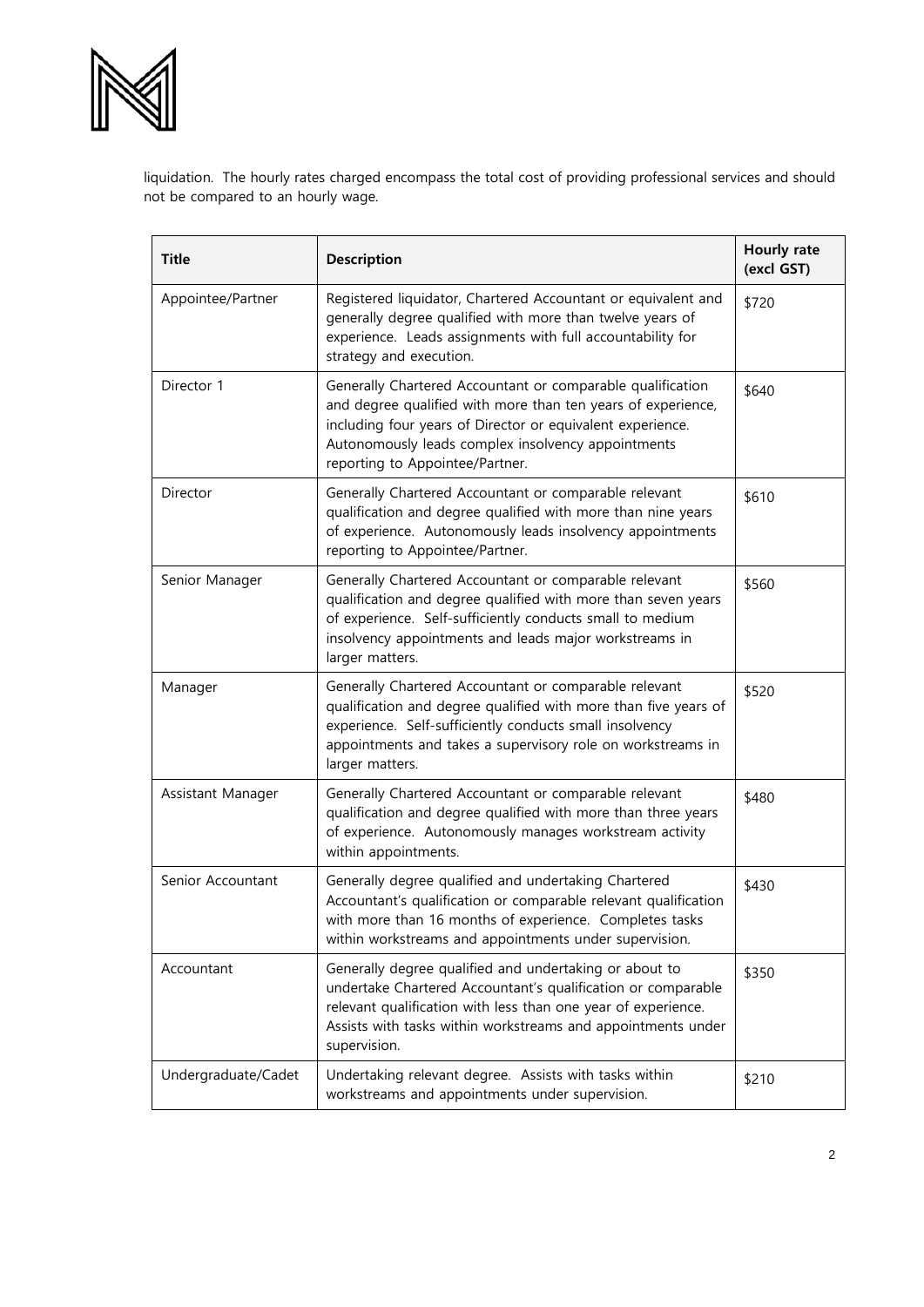

| <b>Title</b>                                    | <b>Description</b>                                                                                                                                                                                                                                                                                      | Hourly rate<br>(excl GST) |
|-------------------------------------------------|---------------------------------------------------------------------------------------------------------------------------------------------------------------------------------------------------------------------------------------------------------------------------------------------------------|---------------------------|
| <b>Practice Services</b><br>Director            | National Practice Service leaders, generally degree qualified<br>with more than ten years of experience and reporting directly<br>to partners. Technical experts in their specific areas and have<br>team management responsibilities.                                                                  | \$710                     |
| Senior Treasury staff                           | Appropriately experienced and undertakes senior Treasury<br>activities such as oversight of the processing of payment of<br>receipts and banking administration. May be responsible for<br>day to day management of projects or operations and may<br>have supervisory responsibility for junior staff. | \$470                     |
| Senior Client<br>Administration and<br>Treasury | Appropriately experienced and undertakes senior level<br>administrative support activities or Treasury activities. May be<br>responsible for day to day management of projects or<br>operations and may have supervisory responsibility for junior<br>staff.                                            | \$370                     |
| Administration                                  | Appropriately experienced and undertakes support activities<br>such as meeting coordination and preparation of materials<br>where it is efficient and appropriate to do so.                                                                                                                             | \$200                     |

McGrathNicol reviews its hourly rates on either 31 December or 30 June. Creditors will be advised of any change to the hourly rates for this external administration.

#### **Estimated remuneration** 4

We estimate that this liquidation will cost approximately \$30,000 to complete, subject to the following variables may have a significant effect on this estimate and that we are unable to determine at this early stage:

- uncertainty around the timing and manner of sale of Sunnyside's assets;
- the time that may be required to obtain books, records, funds and assets (if any) from the parties that hold them;
- the number and value of claims that may be received in the Liquidator and work that may be required to adjudicate on those claims for voting and/or dividend purposes;
- work that may be required to distribute funds to creditors;
- investigations that may be required to ascertain the existence and location of any other assets, including potential legal actions that may be available to the external administrator;
- where viable legal claims are identified, the timeframe to resolution becomes very significantly impacted by the conduct of the defendant and their willingness to resolve the claim by a negotiated settlement, as well as Court timeframes, both of which are difficult to predict; and
- any identified matters that are required to be reported to statutory authorities such as ASIC**.**

Prior to our appointment, we provided an estimate of the cost of the external administration to the directors. This estimate is consistent with the estimate provided to the directors prior to our appointment.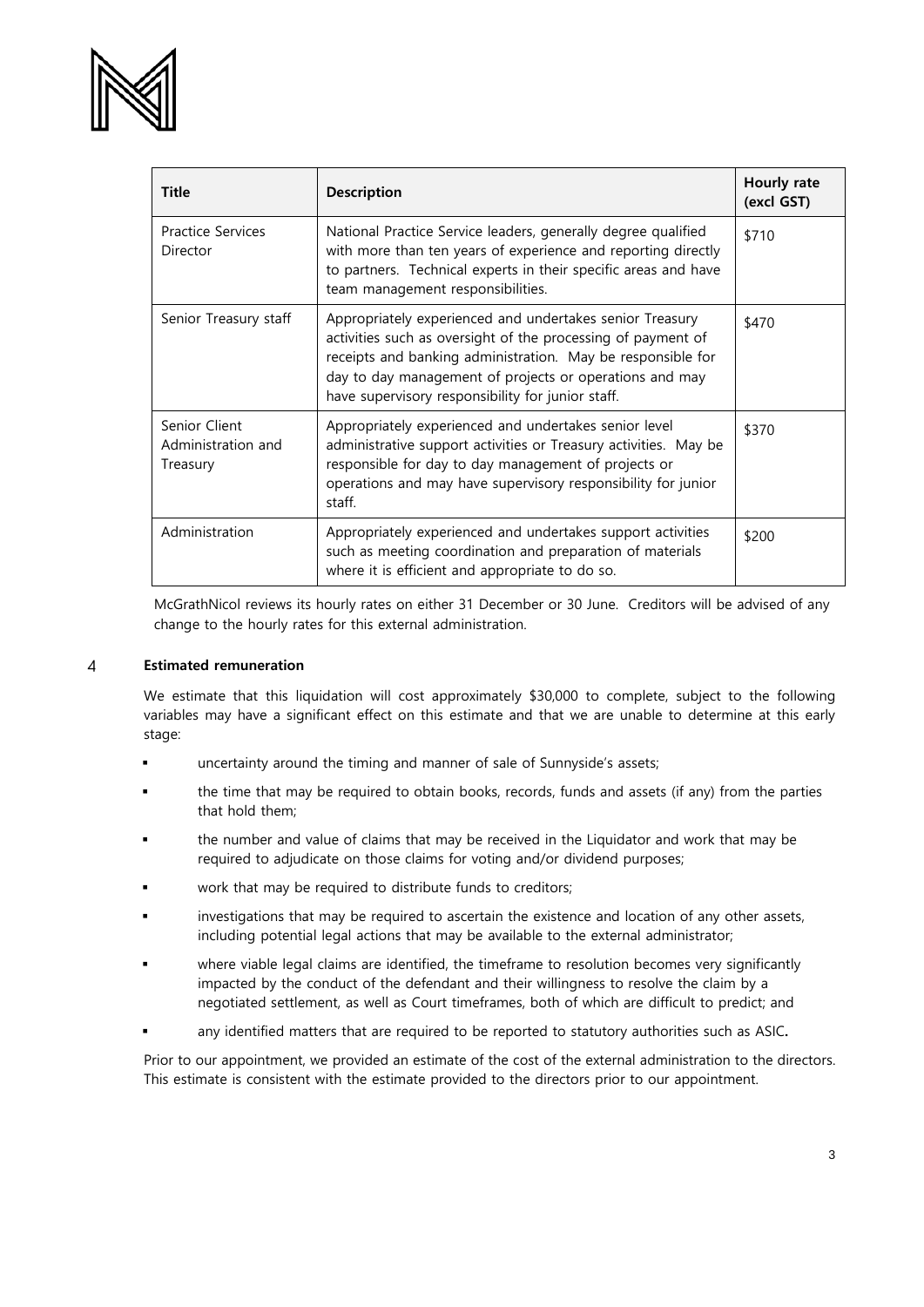

### 5 **Disbursements**

Disbursements are divided into two types:

- **External disbursements** these are recovered at cost. Examples are travel, accommodation, postage, advertising, couriers and search fees.
- **Internal disbursements** these disbursements are charged at a rate which recoups both fixed and variable costs and may include an element of profit or advantage to the External Administrator or a related party of the External Administrator. Examples are printing and data storage. The recovery of these costs must be on a reasonable commercial basis. Details of the basis of recovery of each of these costs is discussed below.

We are not required to seek creditor approval for disbursements paid to third parties where I am recovering at cost what was incurred on behalf of the administration, but must account to creditors. We must be satisfied that these disbursements are appropriate, justified and reasonable.

We are required to obtain creditor's consent for the payment of a disbursement where we, or a related entity of ours, may directly or indirectly obtain a profit. In these circumstances, creditors will be asked to approve our disbursements prior to these disbursements being paid from the liquidation.

Details of the basis of recovering disbursements in this external administration are provided below.

For clarity, it is noted that any time costs of any employee of McGrathNicol or any associated entity will be reported as part of our remuneration, for which approval may be sought.

| Disbursement type                                                        | Rate<br>(GST exclusive)                                                                                   |  |  |  |
|--------------------------------------------------------------------------|-----------------------------------------------------------------------------------------------------------|--|--|--|
| <b>External disbursements</b>                                            |                                                                                                           |  |  |  |
| Postage                                                                  | At cost                                                                                                   |  |  |  |
| Stationery and other incidental disbursements                            | At cost                                                                                                   |  |  |  |
| Conference call phone charges                                            | At cost                                                                                                   |  |  |  |
| Searches                                                                 | At cost                                                                                                   |  |  |  |
| Advertising                                                              | At cost                                                                                                   |  |  |  |
| Courier                                                                  | At cost                                                                                                   |  |  |  |
| Staff per diem travel allowance*                                         | \$89.00 per day**                                                                                         |  |  |  |
| Staff vehicle use                                                        | \$0.72 per km**                                                                                           |  |  |  |
| ASIC user pays levy                                                      | At cost                                                                                                   |  |  |  |
| Internal disbursements (that may have an element of profit or advantage) |                                                                                                           |  |  |  |
| Data processing - data loading & processing fee                          | \$20-\$60 per gigabyte (GB)***, minimum<br>\$3,000 for matters less than 50GB.                            |  |  |  |
| Data hosting – monthly hosting fee                                       | \$10 per GB, per month. Minimum \$1,000<br>for small matters.<br>Large matters are priced on application. |  |  |  |

# Basis of disbursement claim